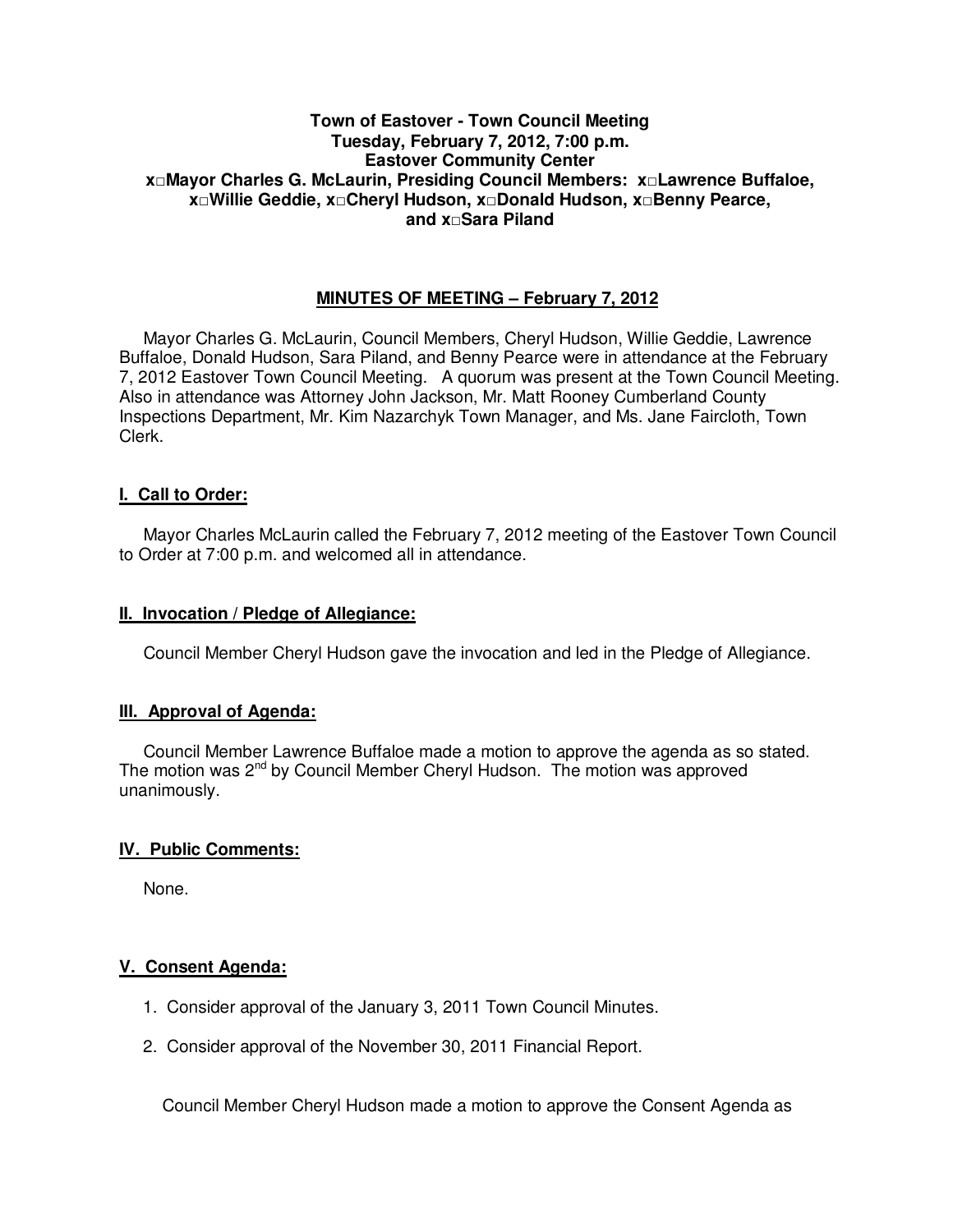stated. The motion was  $2^{nd}$  by Council Member Willie Geddie. The motion was approved unanimously.

### **VI. Discussion Agenda:**

### **Agenda Item #1:**

#### **Briefing by Mr. Morgan Johnson, Chairman Eastover Sanitary District (ESD).**

 Mr. Morgan Johnson updated the Council on ESD administrative information. He stated that the Dunn water line pipe is stored on site and contract awarded. The City of Dunn has the financing in place and has lowered its interest rate to ESD to 4% from 5%. This is a big savings for the ESD. Mr. Johnson stated that hundreds of people have already hooked up and more to hook up each day. The pressure is 60 pounds or better. A 60 to 65 lb pressure is normally what a household would have. Most of the people hooking up to the water system have a pressure value installed. He stated that the water tower is the correct height. Eastover's water tower is the highest water tower in Cumberland County (190 feet). It is more than 30 feet taller than any other tank in Cumberland County.

### **Agenda Item #2:**

### **Discuss vision for Town Hall property.**

 Council Member Sara Piland stated that she would like to see our Town Hall on the new property across from the Community Center one day. We had previously selected architect Mr. Walter Vick when we were considering using the Community Center property to build the Town Hall. Mr. Nazarchyk stated that we would have to go out for request for bids again.

#### **Agenda Item #3:**

## **Case No. 12-002. Consideration of Wallace Baggett Sr., Heirs Property, Request for a Zero Lot Line Subdivision Review, County Subdivision Ordinance: Zoning: RR;Total Acreage: 4.18 +/-; Location: 2751 James Dail Road (SR 1828). (Eastover)**

 Mr. Matt Rooney briefed the Council on Case No 12-002. He stated that the developer is requesting a five lot zero line subdivision and the creation of a Class "B" private street (crush & run) which will serve the five proposed lots and three existing lots. The existing lots 3B, 3C & 3D will also take their access from the proposed private street. The existing Lot 3E at the northeast intersection of the private street will continue to take its access from SR 1828 (James Dail Road) and will not be counted as one of the lots served by the private street. A Class "B" street allows for a maximum of eight lots to take access from the private street. He stated that the property has 320.00' feet of road frontage along SR 1828 (James Dail Road). The developer is required to extend and connect to the Eastover Sanitary District public water and the lots will have individual private septic systems. Mr. Rooney stated that RR, and Zero Lot Line lots are a reduction of lot size and the lots are 3 times greater than1 acre. This proposal exceeds what the Land Use states, these lots are 8/10 of an acre.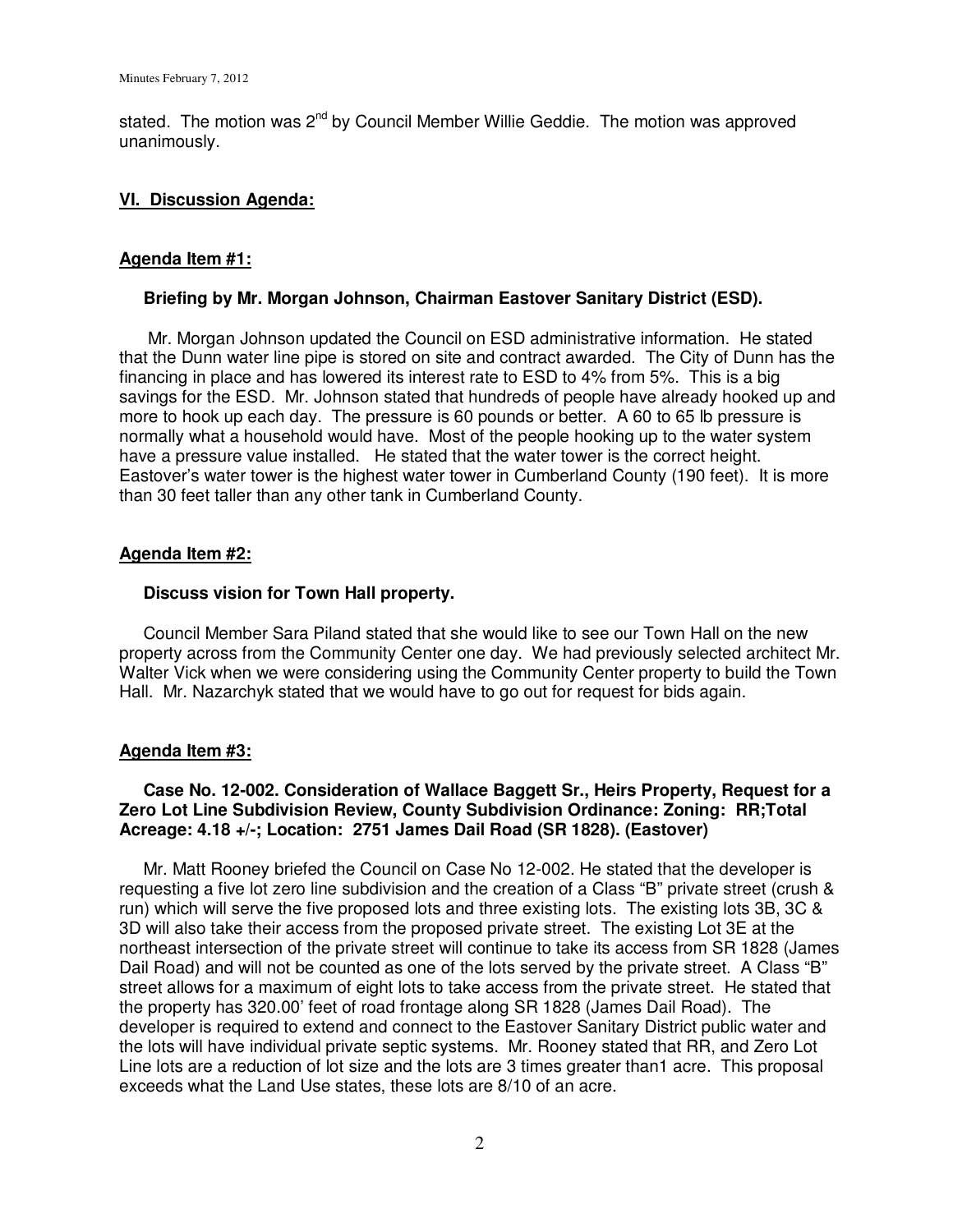Mr. Morgan Johnson, 1610 Beard Road, Eastover, NC signed up to speak against Case No 12-002. Mr. Johnson's concerns was condition #3, #18, and #25 on the condition sheet. Mr. Matt Rooney informed Mr. Johnson that the developer is required to extend and connect to the Eastover Sanitary District public water and the lots will have individual private septic systems. He stated the developer must install fire hydrants within 500 feet of each house. Mr. Rooney stated that connection to public water is required; the Eastover Sanitary District must approve water plans to application for any permits. A copy of the Eastover Sanitary District's approval must be provided to Code Enforcement at the time of application for building/zoning permits. Also prior to submission for final plat approval, fire hydrants must be installed along the proposed street; hydrants must be located no further than 1,000 feet apart and at a maximum of 500 feet from any lot. He stated that if there are existing fire hydrants within the 500 foot minimum distance to each of the proposed lots, the surveyor can provide the hydrants locations to Land Use Codes.

 Mayor McLaurin asked if there were any discussions, if not he asked for a motion to approve. Council Member Benny Pearce made a motion to approve with the conditions as stated. Council Member Donald Hudson 2nd the motion. The motion was approved unanimously.

#### **Agenda Item #4:**

 **Case No. 12-013: Consideration of McLaurin Family Property, Request for a Subdivision Review, County Subdivision Ordinance; Zoning: R6A, RR & C(P); Total Acreage:11:23 +/-; Location: 2189 & 2199 Middle Road (SR 1728); 3217, 3251, 3261 & 3265 Markett Drive; 3833 & 3855 Dunn Road (US HWY 301). (Eastover)** 

 Mr. Matt Rooney briefed the Council on Case No. 12-013. He stated that the developer is requesting approval of a four lot subdivision and the creation of a Class "C" private street which will serve three lots (Lots 2, 3 & 4) of the four proposed lots. Lots 1, 5, 6 & 7 will be served by the existing driveway access off of SR 1726 (Middle Road) and US Hwy 301 (Dunn Road). He stated that there will also be a recombination of three existing platted lots into two lots (Lots 6 & 7). A Class "C" private street allows for a maximum of four lots to take access from the private street. The property has 330.00' feet of road frontage along SR 1726 (Middle Road) and 440.00' feet of road frontage along US Hwy 201 (Dunn Road). The water and sewer will be provided by the Eastover Sanitary District. ESD must approve water sewer creating streets to access.

 Mayor McLaurin asked if there were any further discussion, if no he requested a motion to approve or disapprove Case No. 12-013. Council Member Cheryl Hudson Made a motion to approve with the conditions stated on the condition sheet. The motion was  $2^{nd}$  by Council Member Lawrence Buffaloe. The motion was approved unanimously.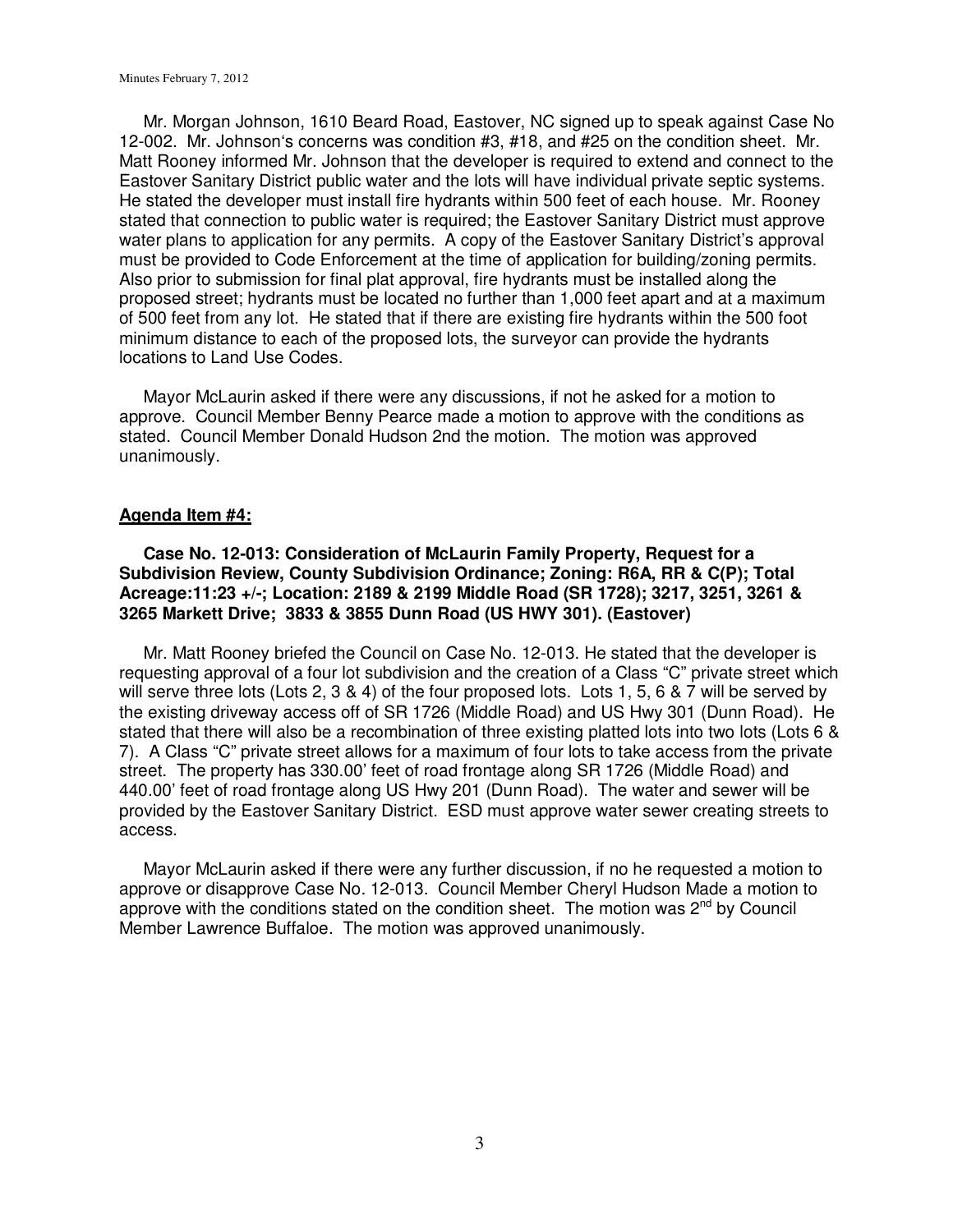#### **Agenda Item #5:**

#### **Discussion on Zoning Codes. (R20 vs R40)**

 Mr. Matt Rooney explained to the Council the difference between R20 and R40 Zoning. He stated that R20 Zoning allows for 2 units per acre and allows for manufactured homes. For example 100 acres of land could be 200 verses100 units. The R40 Zoning allows for 1 unit per acre and homes must be stick built.

 Mr. Rooney stated that options the developer has you go into the Zero Lot Line, allowed the smaller straight zoning, and we have no authority. The Developer could dedicate open space, 800 feet for each lot. However; he can pay fee and have no green space. He stated that we technically have very few R40 Zonings.

Mr. Rooney talked about Density Development and trying to strike a balance.

- 1. Local jurisdiction gets out of this is open space not getting dedicated.
- 2. Clean Cutting.
- 3. Specific Requirements 40% dedicated to open space.
- 4. Homeowners responsibility- 60 % for lots/housing.

 Mr. Rooney stated that the Council could trade density for extra open spaces as the Town wants to keep its rural character.

 Council Member Lawrence Buffaloe requested that an Ordinance Planning & Zoning Committee be formed. He requested that Council Members Sara Piland, Cheryl Hudson, and Benny Pearce be the Committee to meet with Mr. Tom Lloyd on February 20, 2012.

#### **VII. Receive Mayors Update**:

 Mayor McLaurin stated that he is hearing from the Department of Transportation that I95 is to be made into 8 lanes between Wade, Godwin and Eastover by 2019, with toll booths. He said that Dunn Road would be four-lanes with dividers in the center by 2030. This would have a major impact on the three Towns.

 Mayor McLaurin stated that he would like to go with several of the Council Members and Mr. Nazarchyk to Godwin to see the metal shelters that they have at their park. He would like to see several put at the Eastover Community Center grounds. He stated that we could buy in bulk and it would be less expensive.